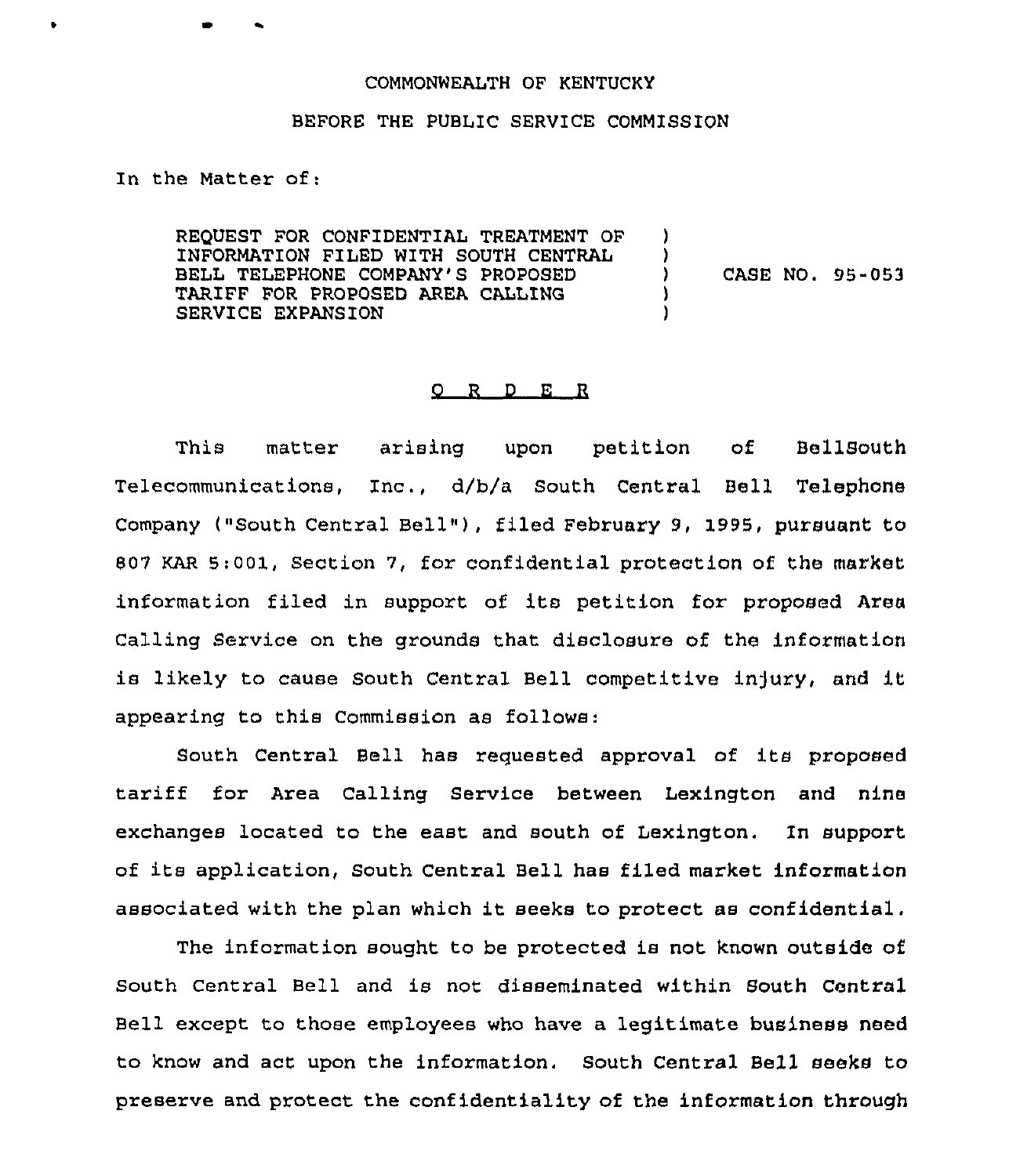a11 appropriate means, including the maintenance of appropriate security at its offices.

 $\mathbf{p} = \left\{ \begin{array}{ll} 0 & \mathbf{p} \in \mathbb{R}^n, \mathbf{p} \in \mathbb{R}^n, \mathbf{p} \in \mathbb{R}^n, \mathbf{p} \in \mathbb{R}^n, \mathbf{p} \in \mathbb{R}^n, \mathbf{p} \in \mathbb{R}^n, \mathbf{p} \in \mathbb{R}^n, \mathbf{p} \in \mathbb{R}^n, \mathbf{p} \in \mathbb{R}^n, \mathbf{p} \in \mathbb{R}^n, \mathbf{p} \in \mathbb{R}^n, \mathbf{p} \in \mathbb{$ 

KRS 61.872(1) requires information filed with the Commission ta be available far public inspectian unless specifically exempted by statute. Exemptions from this requirement are provided in KRS 81.878(1), That section of the statute exempts 11 categories of information, One category exempted in subparagraph (c) of that sectian is commercial infarmation confidentially disclased to the Commission, To qualify for that exemption, it must be established that disclosure of the information is likely to cause substantial competitive harm to the party from whom the information was obtained. To satisfy this test, the party claiming confidentiality must demonstrate actual competition and a likelihood of substantial competitive injury if the information is disclosed. Competitive injury occurs when disclosure of the information gives competitors an unfair business advantage.

South Central Bell's campetitors for Area Calling Service are other telecommunication carriers who may be contemplating providing service ta the same areas now served by South Central Bell. Disclosure af the information sought to be protected would allow such competitors to evaluate the size and market in these exchanges and direct their market efforts accordingly. Therefore, disclosure of the information is likely to cause South Central Bell campetitive injury and the information should be protected as confidential.

 $-2-$